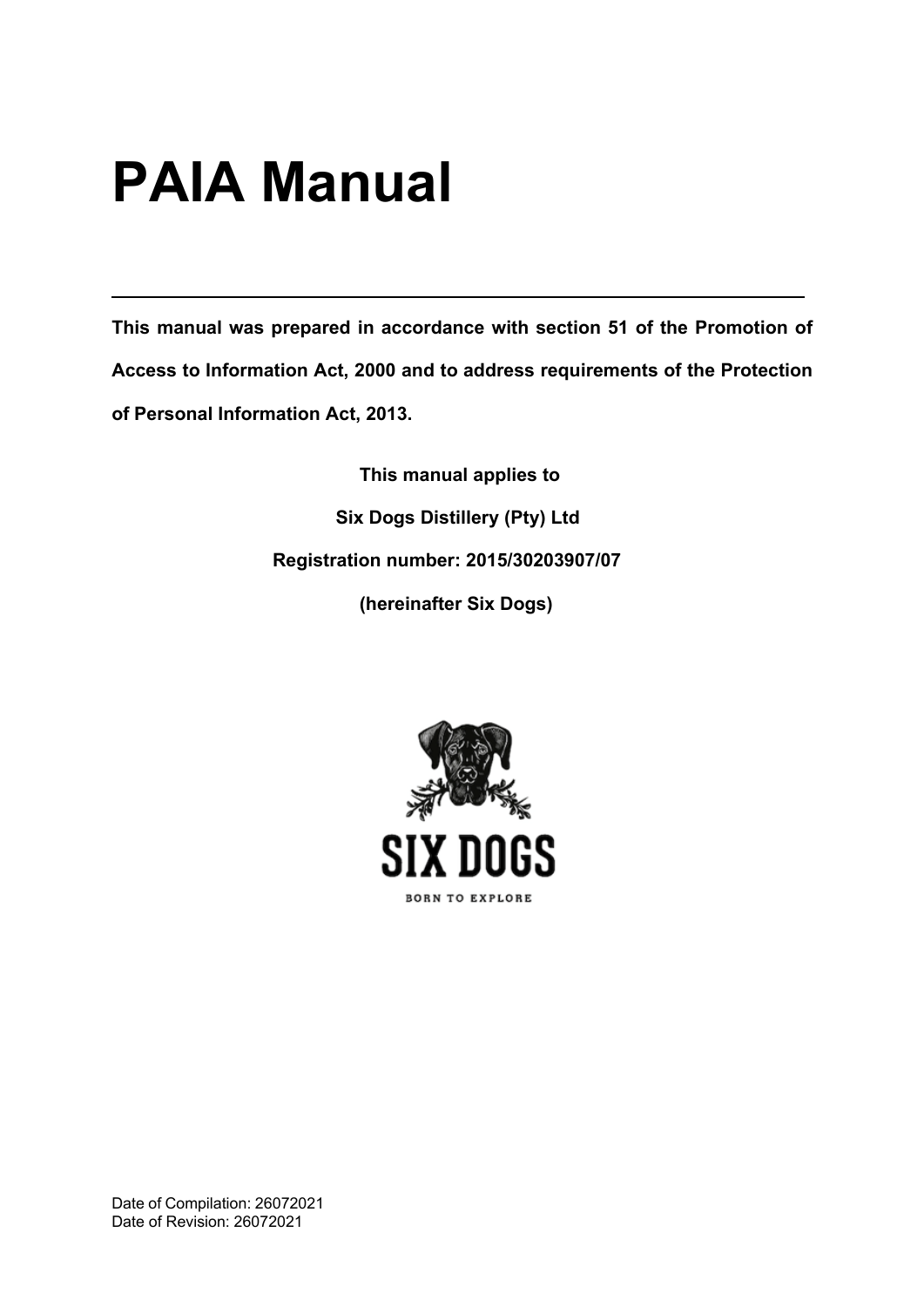#### INDEX

- **1. Background to the Promotion of Access to Information Act**
- **2. Company details and subsidiaries**
- **3. Purpose of the PAIA Manual**
- **4. Contact Details**
- **5. Information Officer details**
- **6. Guide of SA Human Rights Commission**
- **7. Notice(s) in terms of section 52(2) of the Act**
- **8. Information available in accordance with other legislation**
- **9. Records that may be requested**
- **10. Records Available without a Request to Access in terms of the Act**
- **11. Prescribed Fees**
- **12. Grounds to Refuse Access**
- **13. Prescribed fees**
- **14. Availability of the manual**
- **15. FORM C – Information Request Form**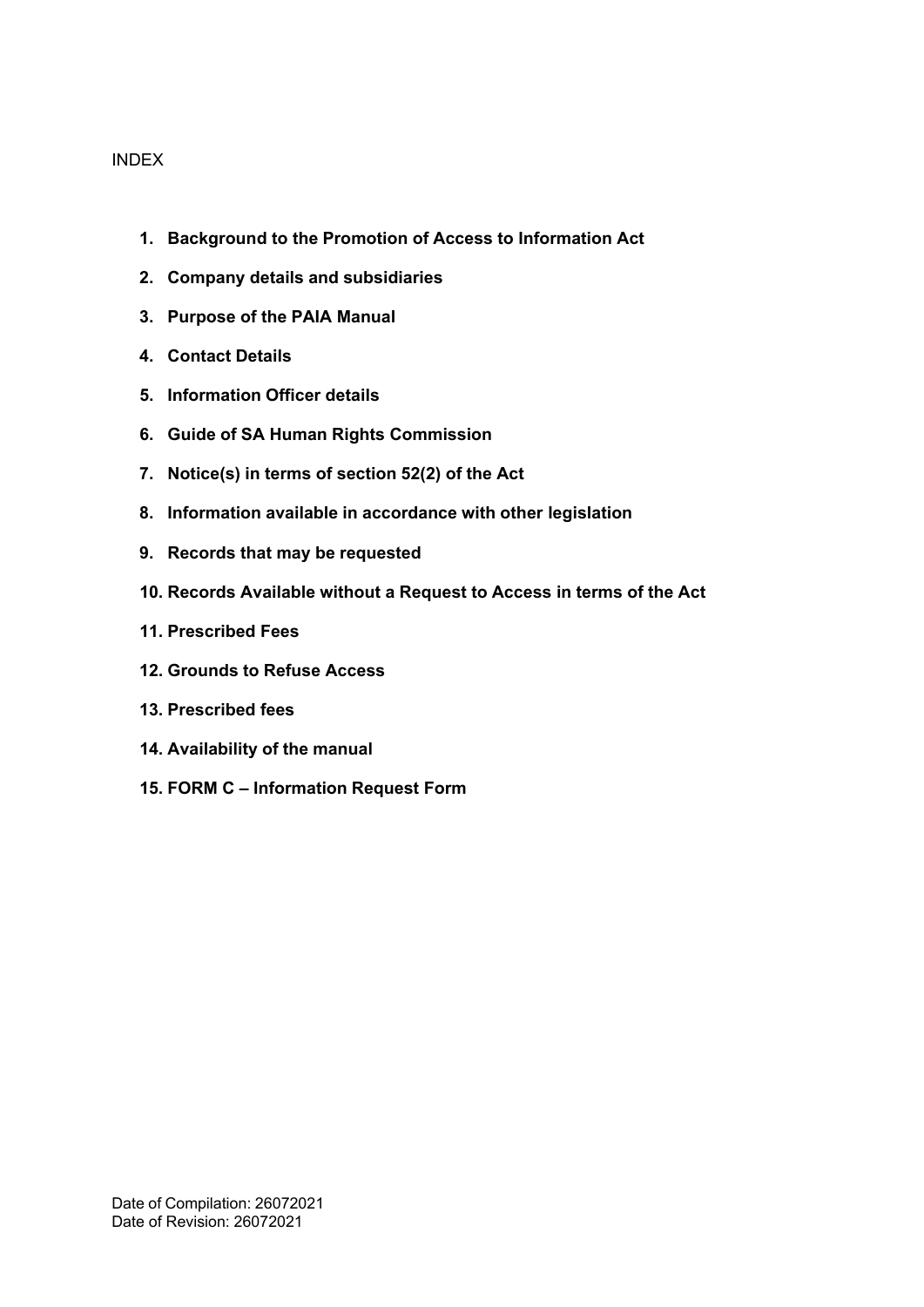#### **1. Background to the Promotion of Access to Information Act**

- 1.1. The Promotion of Access to Information Act, No. 2 of 2000 (the "Act) was enacted on 3 February 2000, giving effect to the constitutional right in terms of section 32 of the Bill of Rights contained in the Constitution of the Republic of South Africa 108 of 1996 (the "Constitution") of access to any information held by the state and any information that is held by another person and that is required for the exercise or protection of any rights.
- 1.2. In terms of section 51 of the Act, all Private Bodies are required to compile an Information Manual ("PAIA Manual").
- 1.3. Where a request is made in terms of the Act, the body to whom the request is made is obliged to release the information, subject to applicable legislative and / or regulatory requirements, except where the Act expressly provides that the information may be adopted when requesting information from a public or private body.

# **2. Six Dogs Distillery (Pty) Ltd – "Six Dogs"**

- 2.1. To us, creating gin is about waking up every day and loving what we do. It is about setting out to make the finest gin we can, one batch at a time. It's about creating something extraordinary. Something to be proud of. We have distilleries in Worcester and George. Our warehouse is situated in Stellenbosch in the Western Cape.
- 2.2. Subsidiaries
	- 2.2.1. Six Dogs does not have any subsidiaries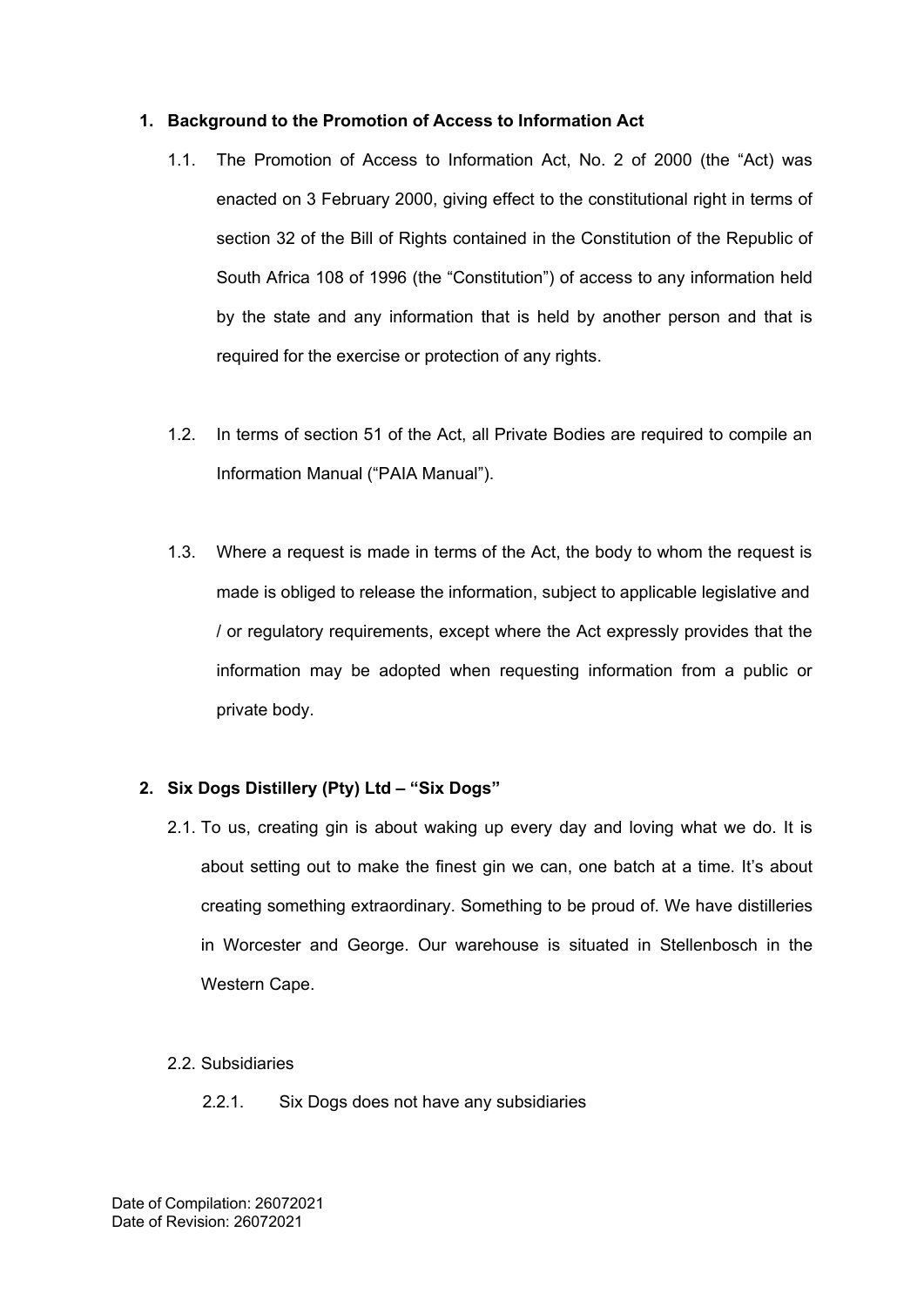2.3. This PAIA Manual of Six Dogs is available on our website: [www.sixdogs.com](http://www.sixdogs.com/)

## **3. Purpose of the PAIA Manual**

- 3.1. The purpose of PAIA is to promote the right of access to information, to foster a culture of transparency and accountability within Six Dogs by giving the right to information that is required for the exercise or protection of any right and to actively promote a society in which the people of South Africa have effective access to information to enable them to exercise and protect their rights.
- 3.2. In order to promote effective governance of private bodies, it is necessary to ensure that everyone is empowered and educated to understand their rights in relation to public and private bodies.
- 3.3. Section 9 of the Act recognises that the right to access information cannot be unlimited and should be subject to justifiable limitations, including, but not limited to:
	- 3.3.1. Limitations aimed at the reasonable protection of privacy;
	- 3.3.2. Commercial confidentiality; and
	- 3.3.3. Effective, efficient and good governance;

and in a manner which balances that right with any other rights, including such rights contained in the Bill of Rights in the Constitution.

3.4. This PAIA Manual complies with the requirements of the guide mentioned in section 10 of the Act and recognises that in terms of the Protection of Personal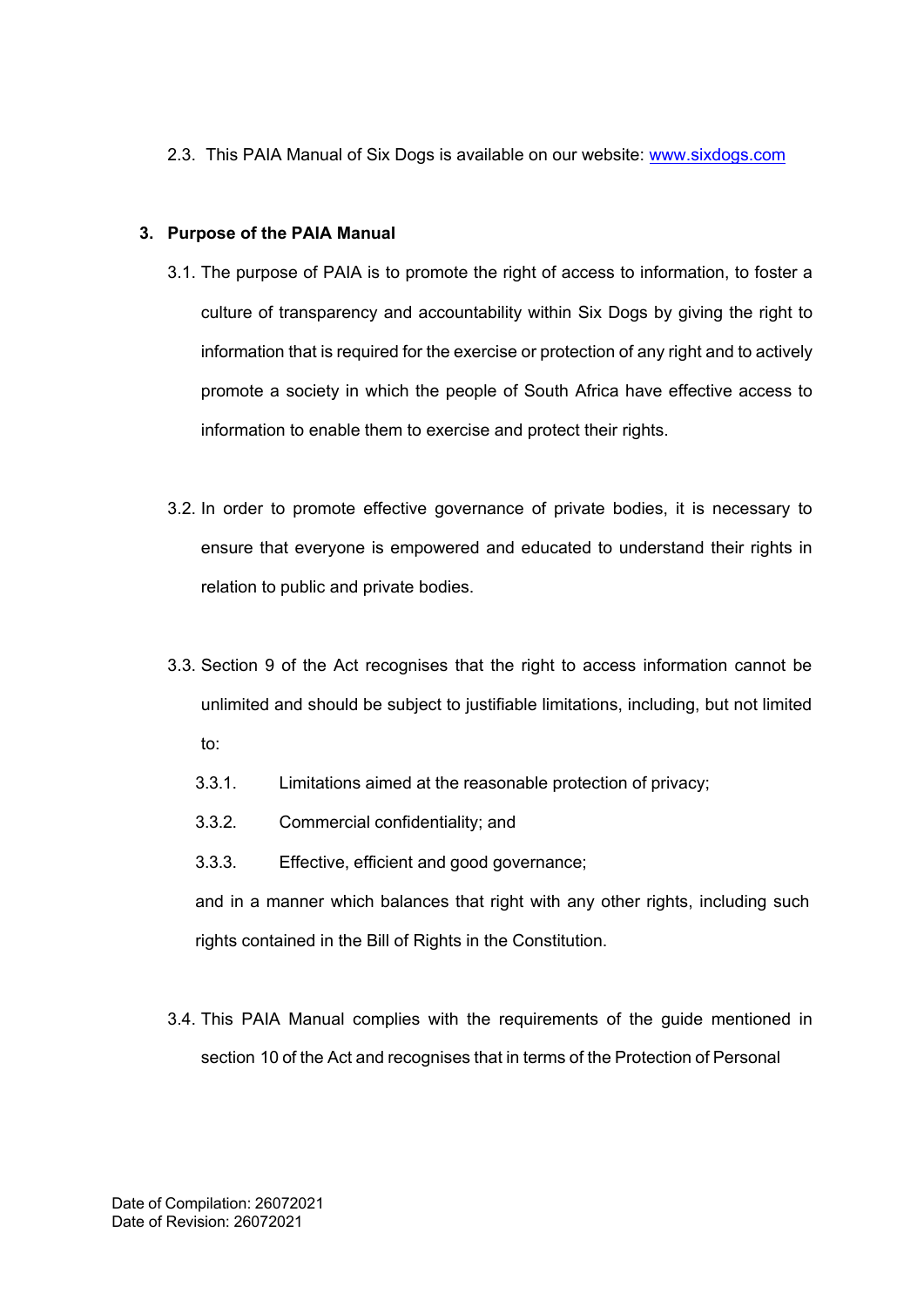Information Act 4 of 2013, that the Information Regulator will be responsible to regulatecompliance with the Act and its regulations by private and public bodies.

| <b>Managing Director:</b>  | <b>Glenn Richard Bryant</b>                    |
|----------------------------|------------------------------------------------|
| <b>Registered Address:</b> | Boschkloof Farm, De Wet, 6853, South<br>Africa |
| Postal Address:            | PO Box 42, De Wet, 6853                        |
| Telephone Number:          | 27 83 666 6118                                 |
| Website:                   | https:/www.sixdogs.com                         |

# **4. Contact Details of the Managing Director [Section 51(1)(a)]**

# **5. The Information Officer [Section 51(1)(b)]**

- 5.1. The Act prescribes the appointment of an Information Officer for public bodies where such Information Officer is responsible to, inter alia, assess request for access to information. The head of a private body fulfils such a function in terms of section 51.
- 5.2. The Information Officer appointed in terms of the Act also refers to the Information Officer as referred to in the Protection of Personal Information Act 4 of 2013. The Information Officer oversees the functions and responsibilities as required for in terms of both this Act as well as the duties and responsibilities in terms of section 55 of the Protection of Personal Information Act 4 of 2013 after registering with the Information Regulator.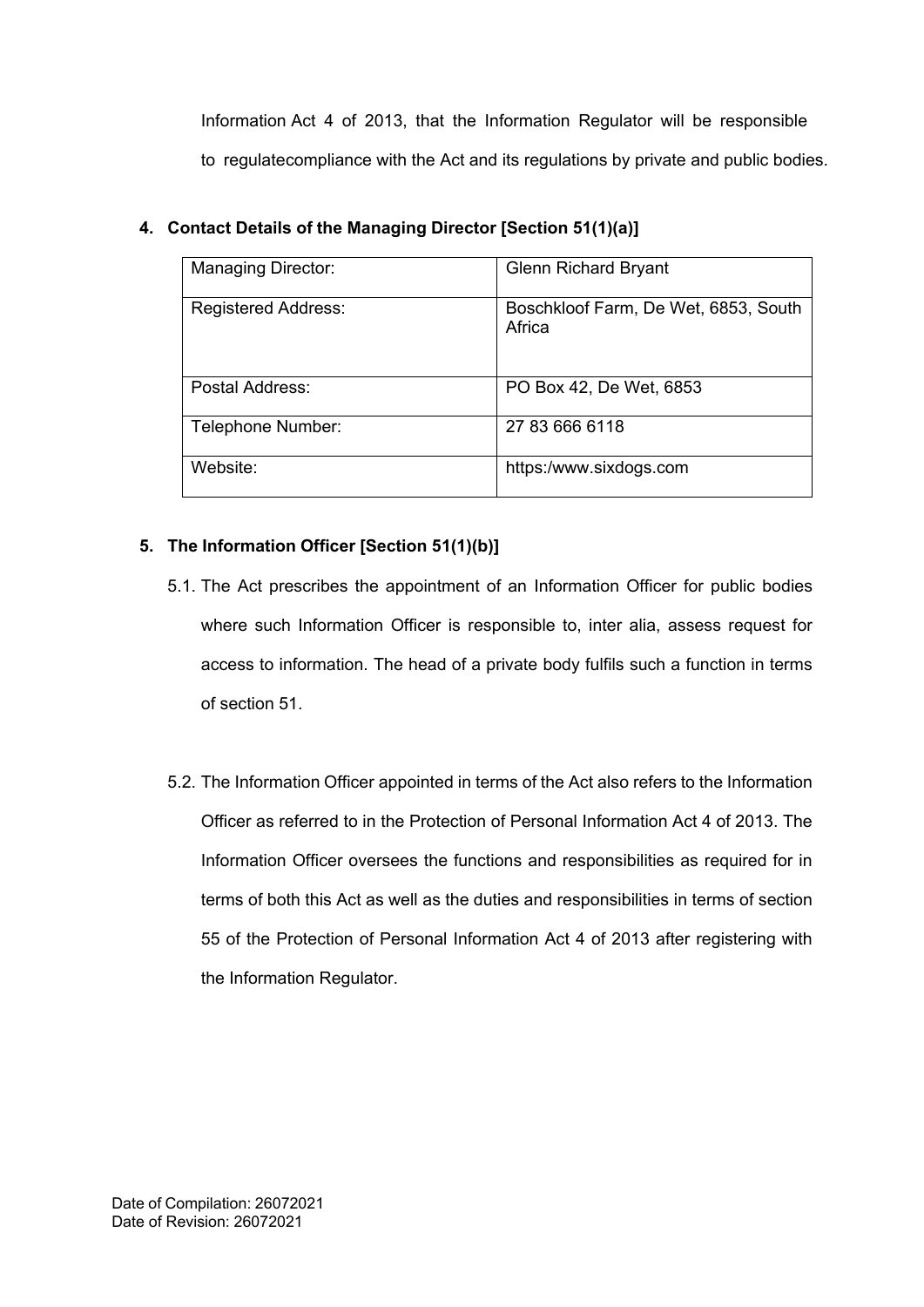5.3. The Information Officer may appoint, where it is deemed necessary, Deputy Information Officers, as allowed in terms of section 17 of the Act as well as section 56 of the Protection of Personal Information Act 4 of 2013. This is in order to render FACTS SA as accessible as reasonably possible for requesters of its records and to ensure fulfilment of its obligations and responsibilities as prescribed in terms of section 55 of the Protection of Personal Information Act 4 of 2013. All request forinformation in terms of this Act must be addressed to the Information Officer.

| <b>Information Officer</b> | <b>Bianca Stals</b>                            |
|----------------------------|------------------------------------------------|
| Deputy Information Officer | n/a                                            |
| <b>Registered Address:</b> | Boschkloof Farm, De Wet, 6853, South<br>Africa |
|                            |                                                |
|                            |                                                |
| Postal Address:            | PO Box 42, De Wet, 6853                        |
| Telephone Number:          | 27 83 666 6118                                 |
| Website:                   | https:/www.sixdogs.com                         |

#### **6. Guide of SA Human Rights Commission (Section 51(1) (b))**

- 6.1. The Act grants a requester access to records of a private body, if the record is required for the exercise or protection of any rights. If a public body lodges a request, the public body must be acting in the public interest.
- 6.2. Requests in terms of the Act shall be made in accordance with the prescribed procedures, at the rates provided. The forms and tariff are dealt with in paragraphs 6 and 7 of the Act.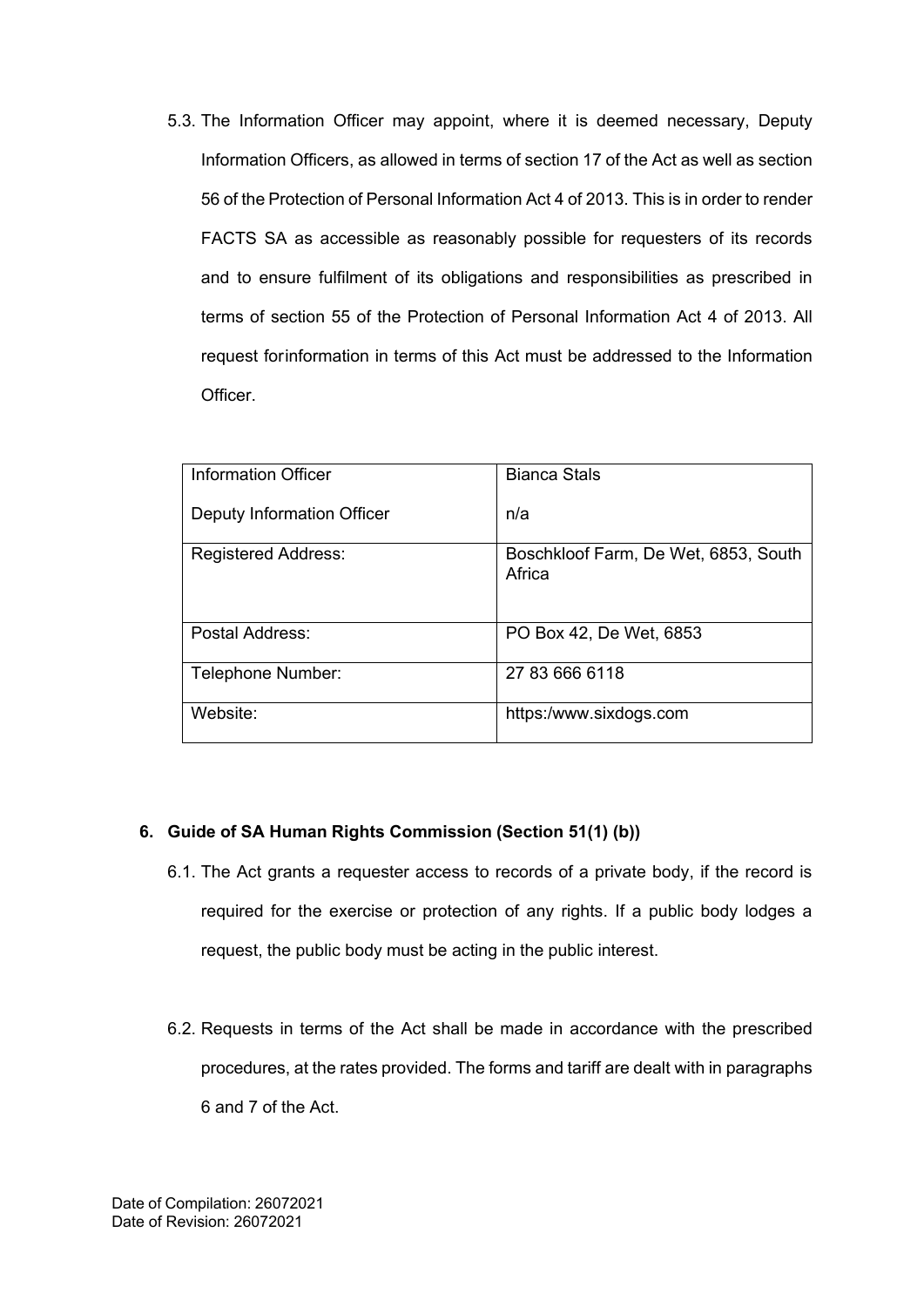- 6.3. Requesters are referred to the Guide in terms of Section 10 which has been compiled by the South African Human Rights Commission, which will contain information for the purposes of exercising Constitutional Rights. The Guide is available from the SAHRC.
- 6.4. The contact details of the South African Human Rights Commission

| <b>Physical Address</b> | <b>PAIA Unit</b>                |  |  |  |
|-------------------------|---------------------------------|--|--|--|
|                         | 29 Princess of Wales Terrace    |  |  |  |
|                         | Cnr York and Andrew Streets     |  |  |  |
|                         | Parktown                        |  |  |  |
| Postal Address:         | Private Bag 2700, Houghton 2041 |  |  |  |
| Email:                  | PAIA@sahrc.org.za               |  |  |  |
| Telephone Number:       | +27 11 877 3600                 |  |  |  |
| Website:                | www.sahrc.org.za                |  |  |  |

# **7. Notice in terms of section 52(2) of the Act**

At this stage no notice(s) has / have been published

#### **8. Applicable Legislation**

- No 61 of 1973 Companies Act
- No 98 of 1978 Copyright Act
- No 55 of 1998 Employment Equity Act
- No 95 of 1967 Income Tax Act
- No 66 of 1995 Labour Relations Act
- No 89 of 1991 Value Added Tax Act
- No 37 of 2002 Marine Living resources Act
- No 75 of 1997 Basic Conditions of Employment Act

Date of Compilation: 26072021 Date of Revision: 26072021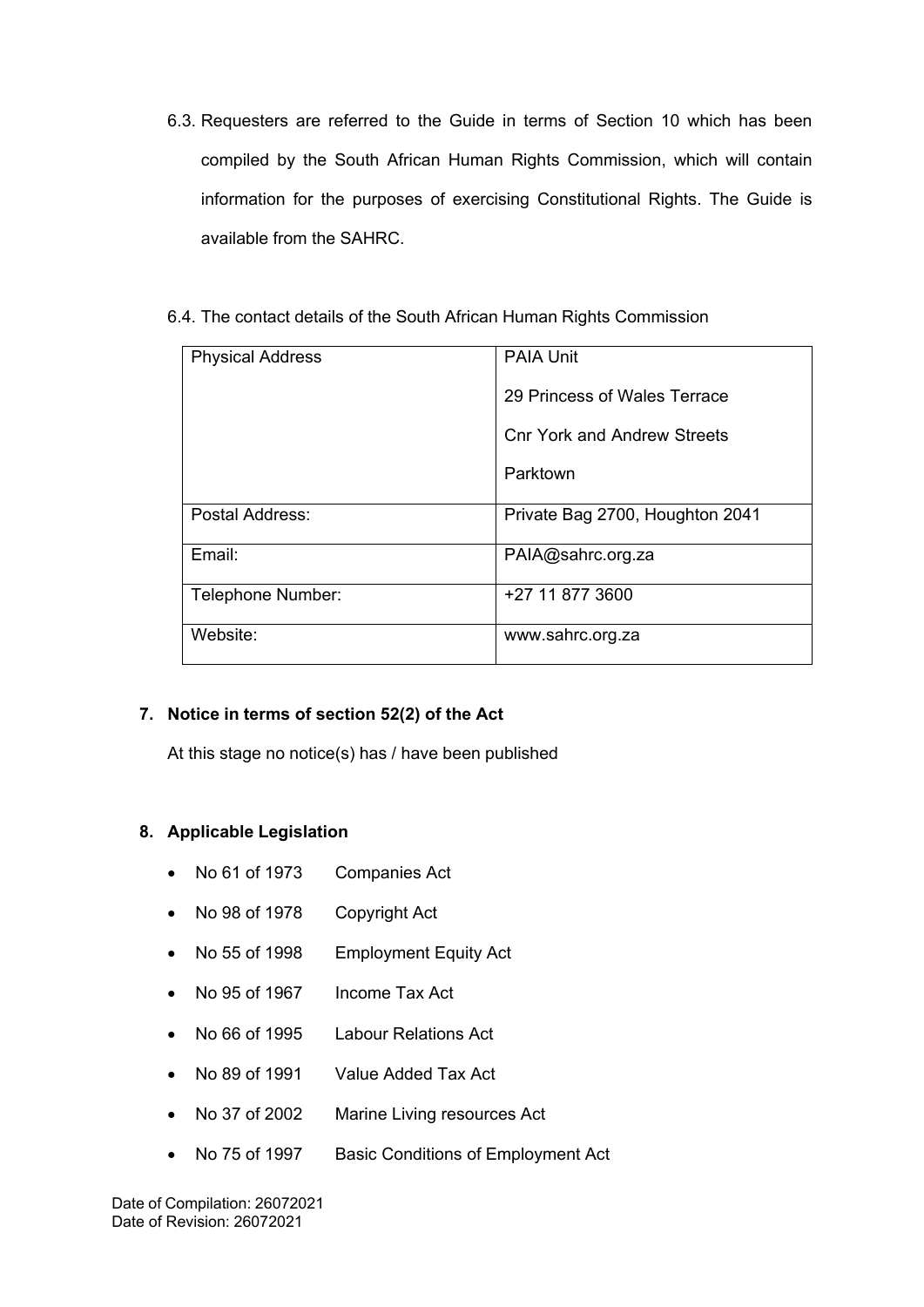- No 69 of 1984 Close Corporations Act
- No 25 of 2002 Electronic Communications and Transactions Act
- No 2 of 2000 Promotion of Access of Information Act
- No 30 of 1996 Unemployment Insurance Act

## **9. Records that may be requested**

9.1. Records that may be requested

The information is classified and grouped according to records relating to the following subjects and categories:

9.1.1. Personnel Records

a. Personal records provided by personnel;

b. Records provided by a third party relating to personnel;

c. Conditions of employment and other personnel-related contractual and quasi-legal records;

- d. Internal evaluation records and other internal records;
- e. Correspondence relating to personnel;
- f. Training schedules and material.

"Personnel" refers to any person who works for, or provides services to or on behalf of Six Dogs, and receives or is entitled to receive remuneration and any other person who assists in carrying out or conducting the business of Six Dogs. This includes, without limitation, directors (executive and non-executive, all permanent, temporary and part-time staff, as well as contract workers).

# 9.1.2. Customer Related Records

a. Records provided by a customer to a third party acting for or on behalf of Six Dogs in the financial services industry;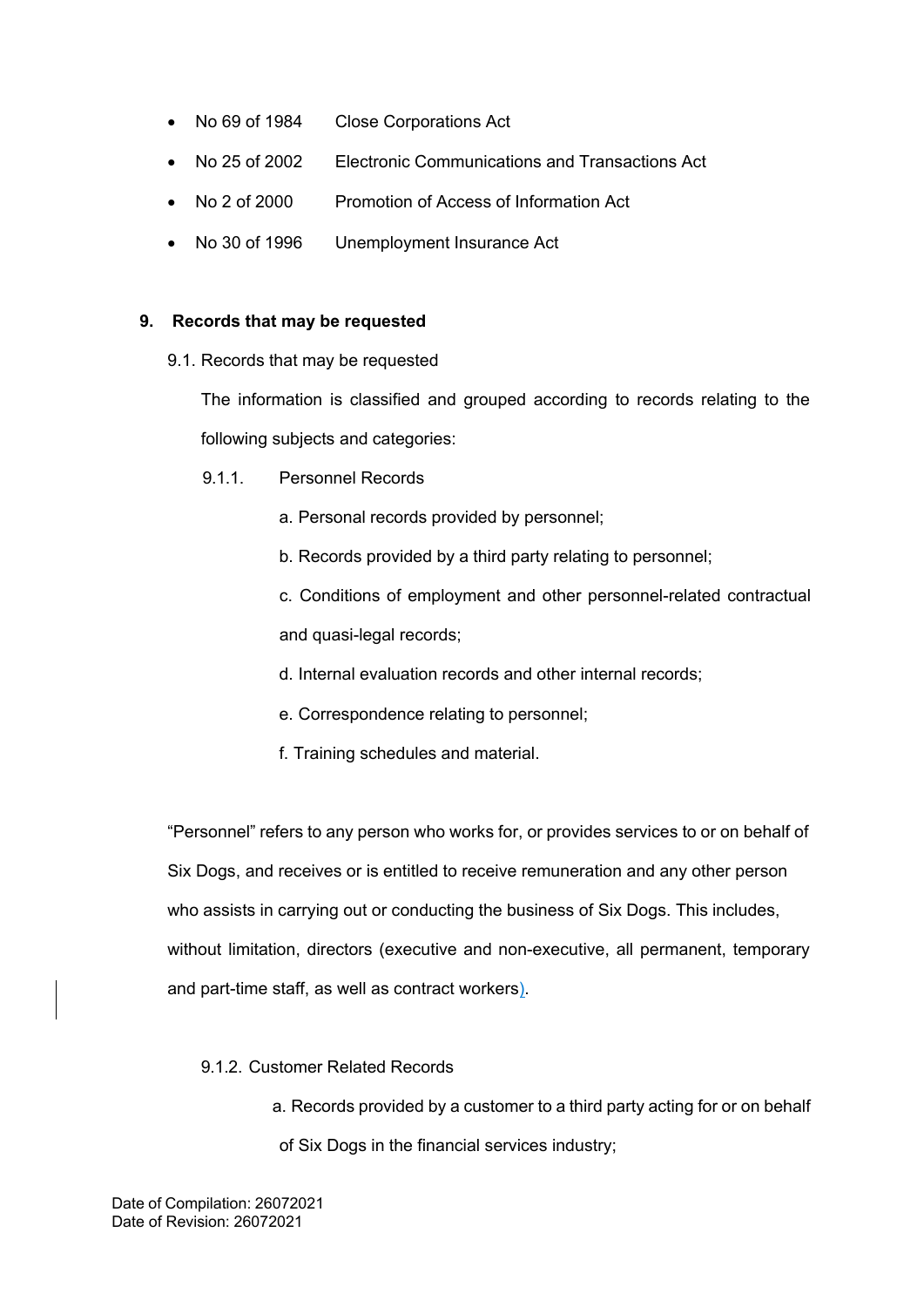b. Records provided by a third party;

c. Records generated by or within Six Dogs in the financial services industry relating to its customers, including transactional records.

A "customer" refers to any natural or juristic entity that receives products / services from Six Dogs.

#### 9.1.3. Private Body Records

a. Records held by officials of Six Dogs

These records include, but are not limited to, the records which pertain to Six Dogs's own affairs.

#### 9.1.4. Other Party Records

- a. Personnel, customer or private body records which are held by another party, as opposed to the records held by Six Dogs itself.
- b. Records held by Six Dogs pertaining to other parties, including without limitation, financial records, correspondence, contractual records, records provided by the other party, and records third parties haveprovided about the contractors/suppliers.
- c. Six Dogs may possess records pertaining to other parties, including without limitation contractors, suppliers, subsidiary/holding/sister companies, joint venture companies, and service providers. Alternatively, such other parties may possess records that can be said to belong to Six Dogs.

#### **10. Records Available without a Request to Access in terms of the Act**

10.1. Records of a public nature, may be accessed without the need to submit a

Date of Compilation: 26072021 Date of Revision: 26072021 formal application.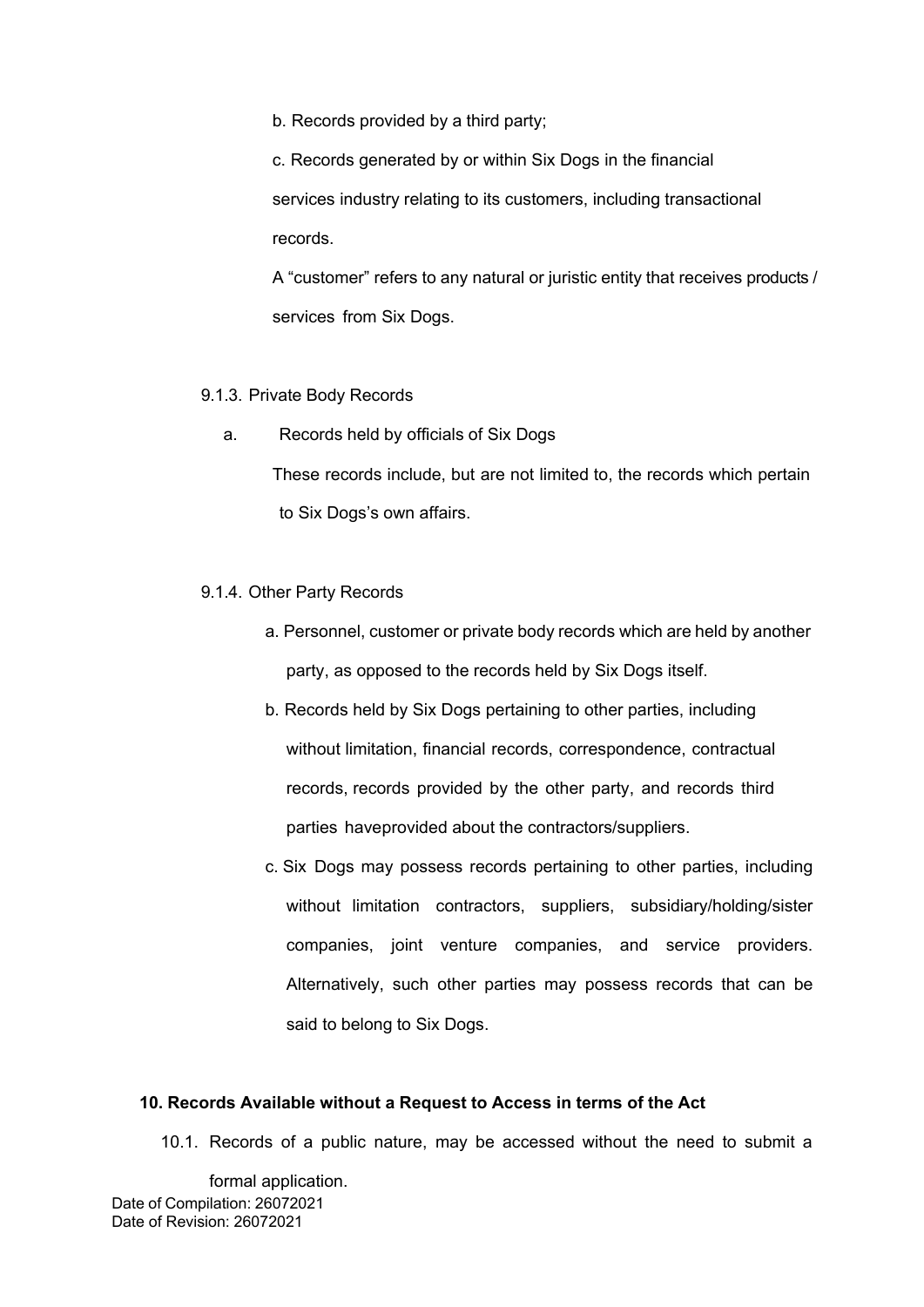10.2. Other non-confidential records, such as statutory records maintained at CIPC, may also be accessed without the need to submit a formal application, however, please note that an appointment to view such records will still have to be made with the Information Officer.

### **11. Prescribed Fees (Section 51 (1) (f))**

11.1. Fees Provided by the Act

The Act provides for two types of fees, namely:

- 1. A request fee, which is a form of administration fee to be paid by all requesters except personal requesters, before the request is considered and is not refundable; and
- 2. An access fee, which is paid by all requesters in the event that a request for access is granted. This fee is inclusive of costs involved by the private body in obtaining and preparing a record for delivery to the requester.
- 11.2. When the request is received by the Information Officer, such officer shall by notice require the requester, other than a personal requester, to pay the prescribed request fee, before further processing of the request (section 54(1)).
- 11.3. If the search for the record has been made and the preparation of the record for disclosure, including arrangement to make it available in the requested form, requires more than the hours prescribed in the regulations for this purpose, the Information Officer shall notify the requester to pay as a deposit the prescribed portion of the access fee which would be payable if the request is granted.
- 11.4. The Information Officer shall withhold a record until the requester has paid the fees as indicated below.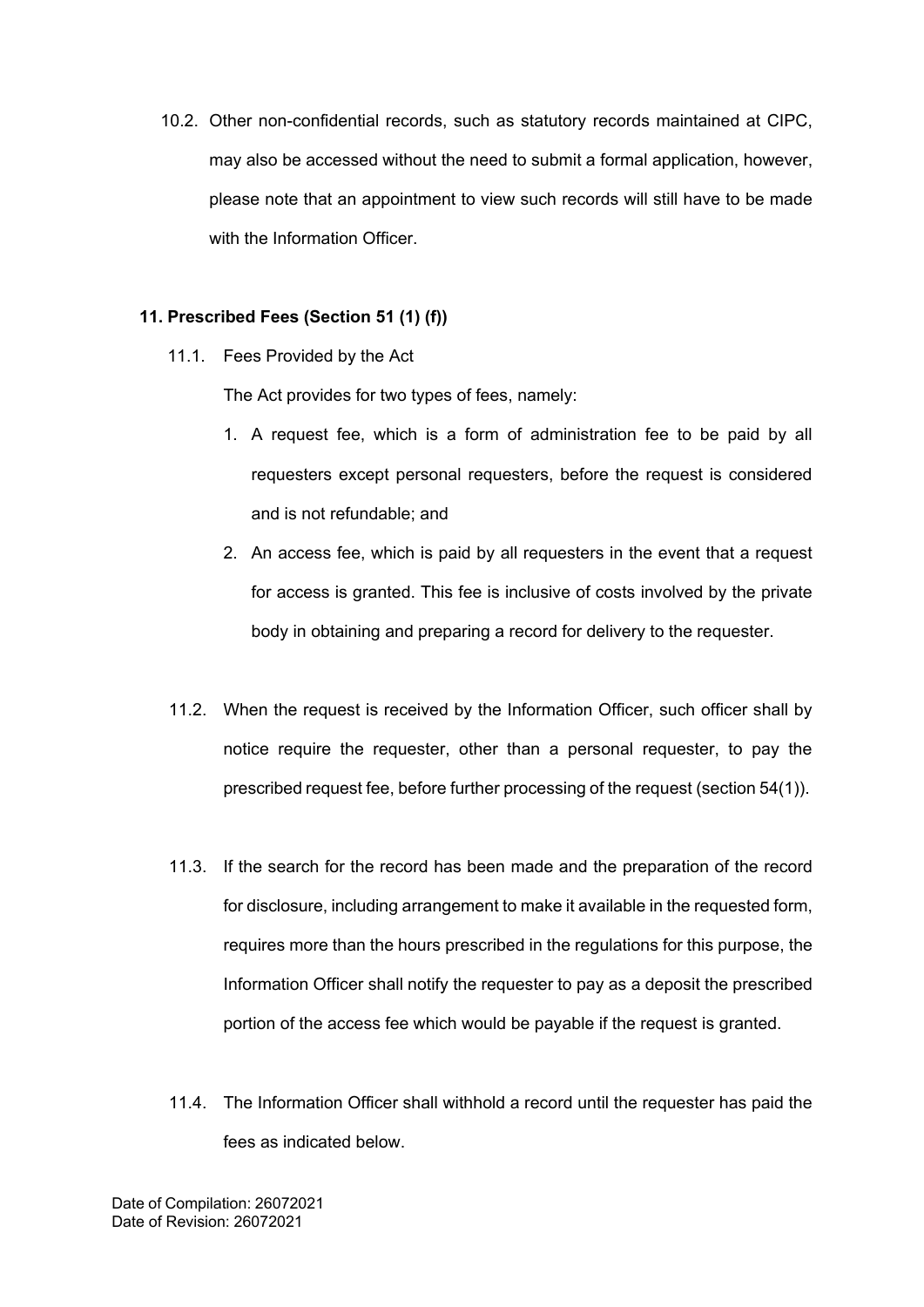- 11.5. A requester whose request for access to a record has been granted, must pay an access fee that is calculated to include, where applicable, the request fee, the process fee for reproduction and for search and preparation, and for any time reasonably required in excess of the prescribed hours to search for and prepare the record for disclosure including making arrangements to make it available in the request form.
- 11.6. If a deposit has been paid in respect of a request for access, which is refused, then the Information Officer concerned must repay the deposit to the requester.

| Information in an A-4 size page photocopy or part thereof    | R 1,10  |
|--------------------------------------------------------------|---------|
| A printed copy of an A4-size page or part thereof            | R 0,75  |
| A copy in computer-readable format, for example: flash drive | R 7,50  |
| A transcription of visual images, in an A4-size page or part | R 40,00 |
| thereof                                                      |         |
| A copy of visual images                                      | R 60,00 |
| A transcription of an audio record for an A4-size page or    | R 20,00 |
| part thereof                                                 |         |
| A copy of an audio record                                    | R 30,00 |

### **12. Grounds to Refuse Access**

A private body such as FACTS SA is entitled to refuse a request for information.

12.1. Mandatory protection of the privacy of a third party who is a natural person or a deceased person (section 63) or a juristic person, as included in the Protection of Personal Information Act 4 of 2013, which would involve the unreasonable disclosure of personal information of that natural or juristic person;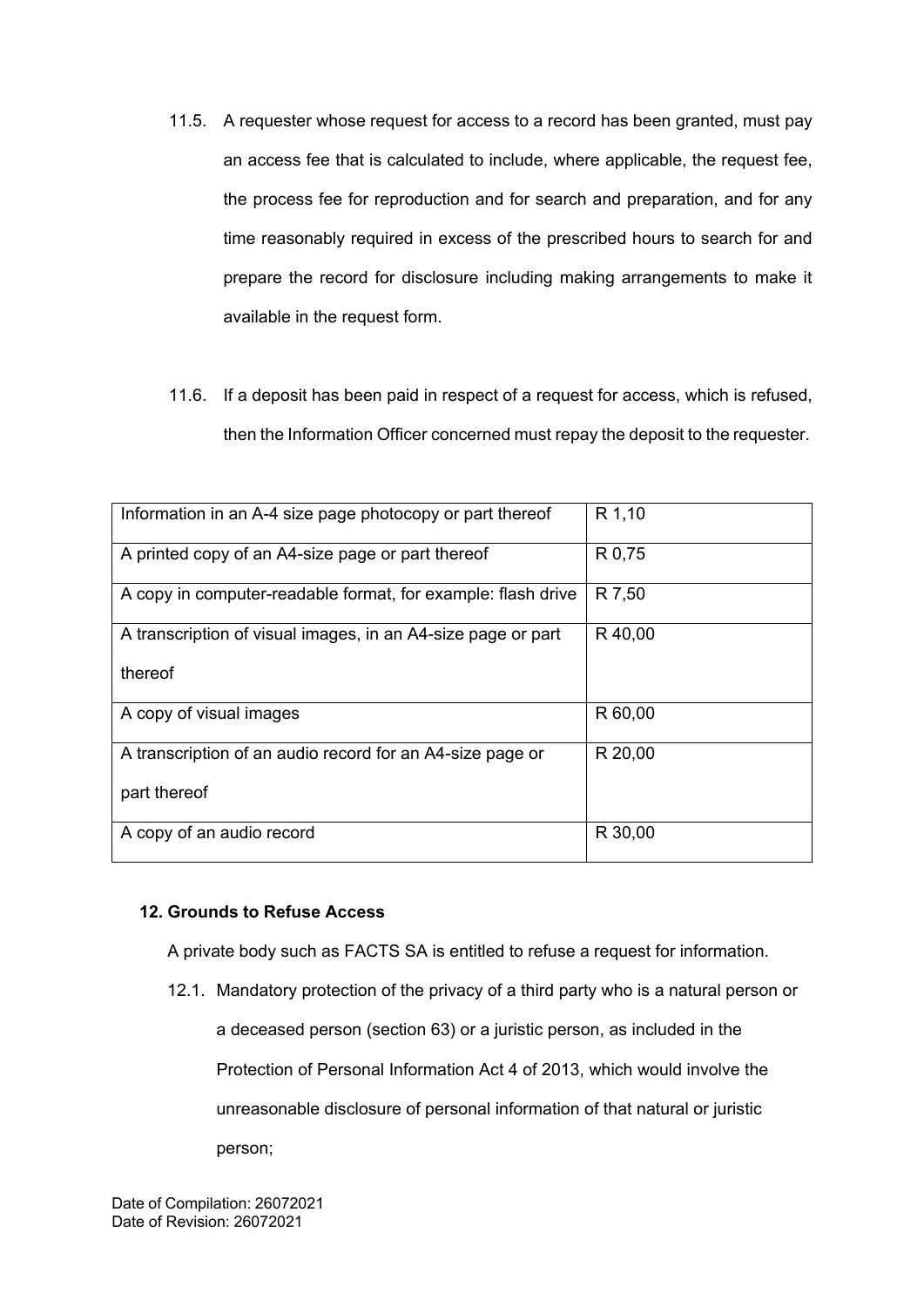- 12.2. mandatory protection of personal information and for disclosure of any personal information to, in addition to any other legislative, regulatory or contractual agreements, comply with the provisions of the Protection of Personal Information Act 4 of 2013;
- 12.3. Mandatory protection of the commercial information of a third party (section 64) if the record contains:
	- 12.3.1. trade secrets of the third party;
	- 12.3.2. financial, commercial, scientific or technical information which disclosure could likely cause harm to the financial or commercial interests of that third party;
	- 12.3.3. mandatory protection of confidential information of third parties (section 65) if it is protected in terms of any agreement;
	- 12.3.4. information disclosed in confidence by a third party to Six Dogs, if the disclosure could put that third party at a disadvantage in negotiationsor commercial competition;
	- 12.3.5. mandatory protection of the safety of individuals and the protection of property (section 66);
	- 12.3.6. mandatory protection of records which would be regarded as privileged in legal proceedings (section 67).

# **13. Availability of this Manual**

This manual is available for inspection by the general public upon request, during office hours and free of charge.

This manual is also published on the Six Dogs website referred to above.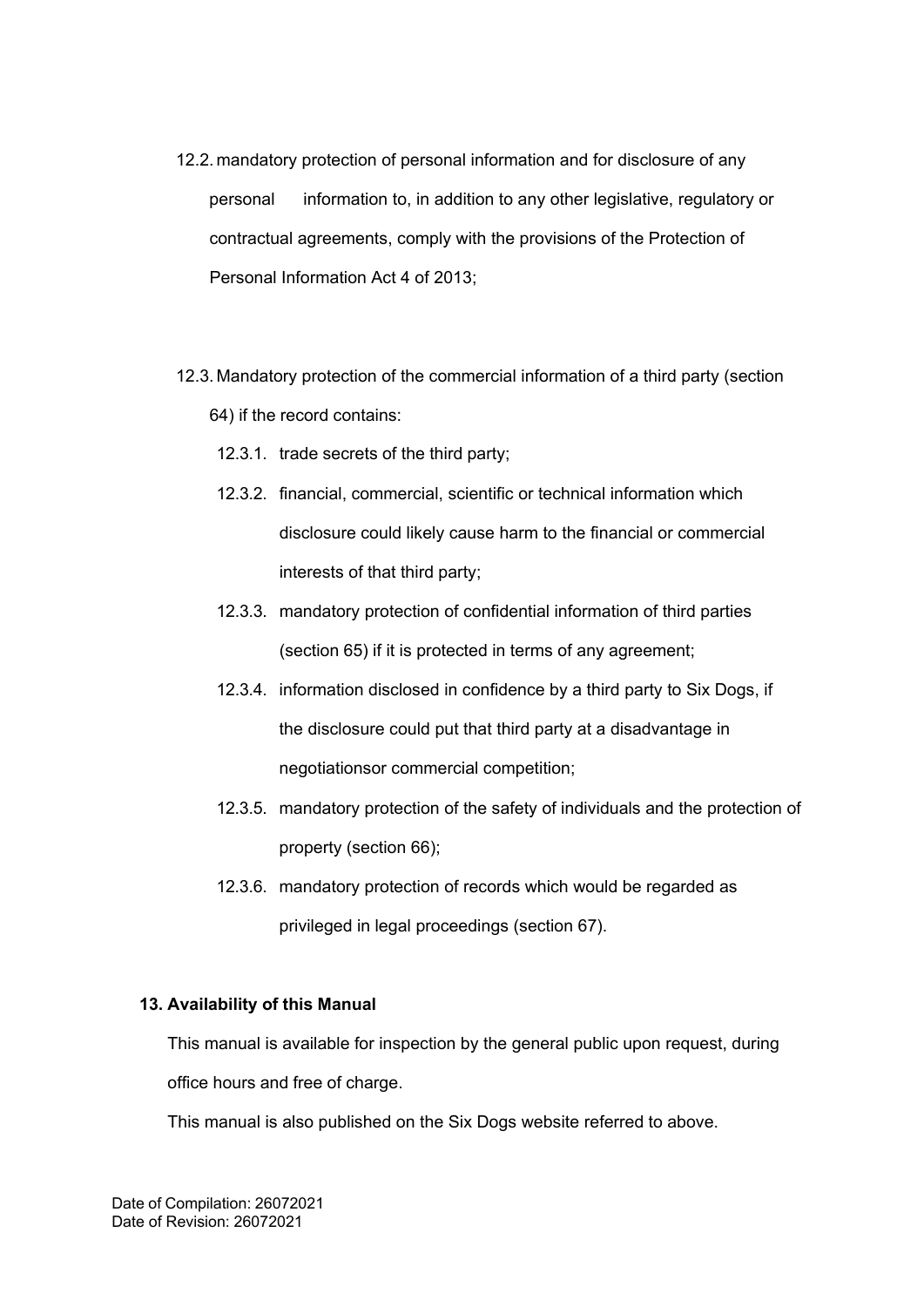# **FORM C**

#### REQUEST FOR ACCESS TO RECORD OF PRIVATE BODY (Section 53(1) of the Promotion of Access to Information Act, 2000 (Act No. 2 of 2000)

[Regulation 10]

#### **A. Particulars of private body**

The Head:

#### **B. Particulars of person requesting access to the record**

(a) The particulars of the person who requests access to the record must be given below.

- (b) The address and/or fax number in the Republic to which the information is to be sent must be given.
- (c) Proof of the capacity in which the request is made, if applicable, must be attached.

Full names and surname: Identity number: Postal address: Fax number: Telephone number: E-mail address: Capacity in which request is made, when made on behalf of another person:

## **C. Particulars of person on whose behalf request is made**

This section must be completed *ONLY if* a request *for information is* made on behalf of *another* person.

Full names and surname:

Identity number: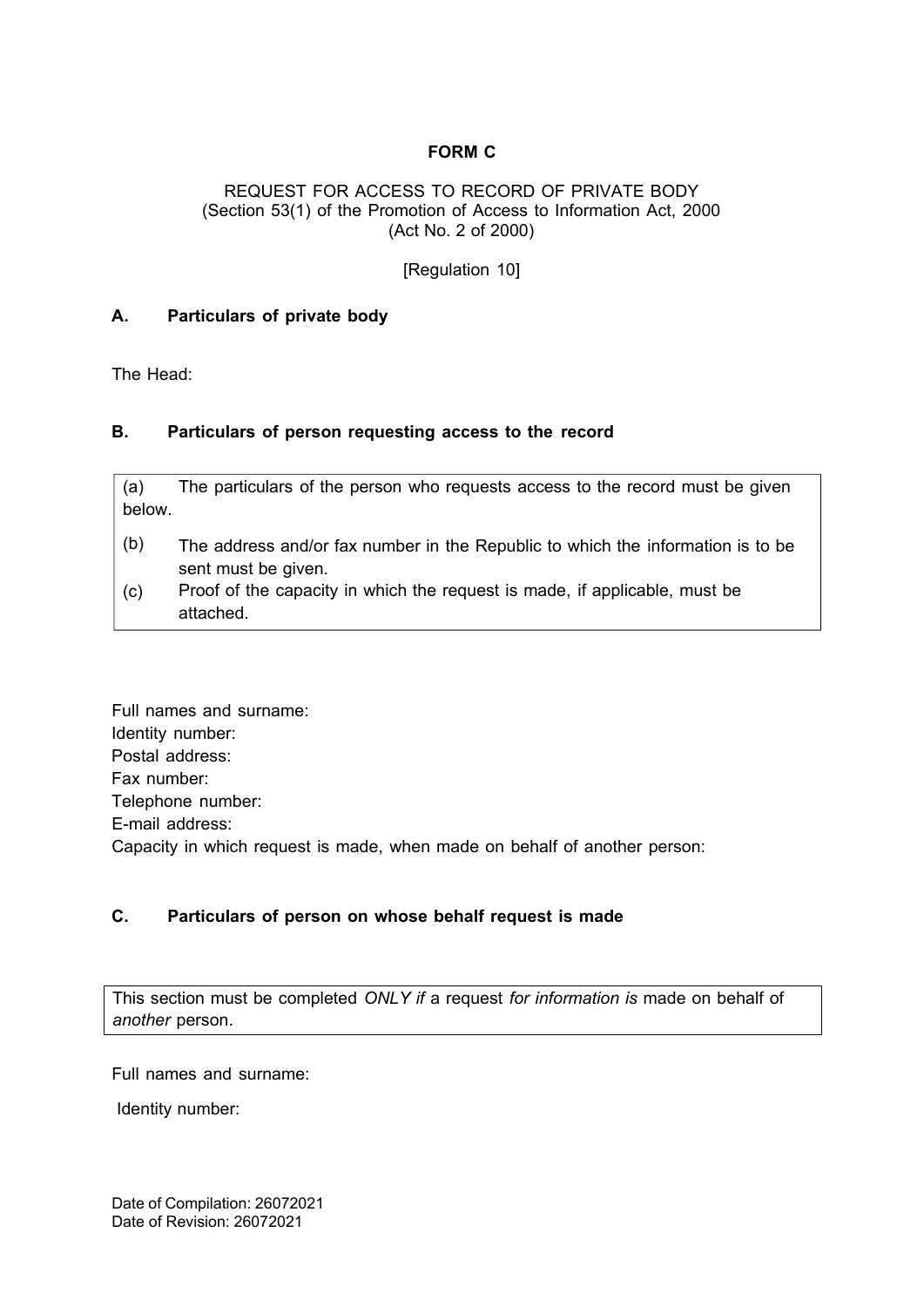# **D. Particulars of record**

- (a) Provide full particulars of the record to which access is requested, including the reference number if that is known to you, to enable the record to be located.
- (b) If the provided space is inadequate, please continue on a separate folio and attach it to this form.

The requester must sign all the additional folios.

- 1 Description of record or relevant part of the record:
- 2 Reference number, if available:
- 3 Any further particulars of record:

# **E. Fees**

- (a) A request for access to a record, other *than* a record containing personal information about yourself, will be processed only after a request fee has been paid.
- (b) You will be *notified of* the amount required to be paid as the request fee.
- (c) The fee payable for access to a record depends *on* the form *in which* access is required and the reasonable time *required* to search for and prepare a record.
- (d) If you qualify for exemption *of* the payment *of* any fee, please state the reason for exemption.

Reason for exemption from payment of fees:

# **F. Form of access to record**

If you are prevented by a disability to read, view or listen to the record in the form of access provided for in 1 to 4 hereunder, state your disability and indicate in which form the record is required.

| Disability:                       | Form in which record is |
|-----------------------------------|-------------------------|
|                                   | reguired                |
| Form in which record is required: |                         |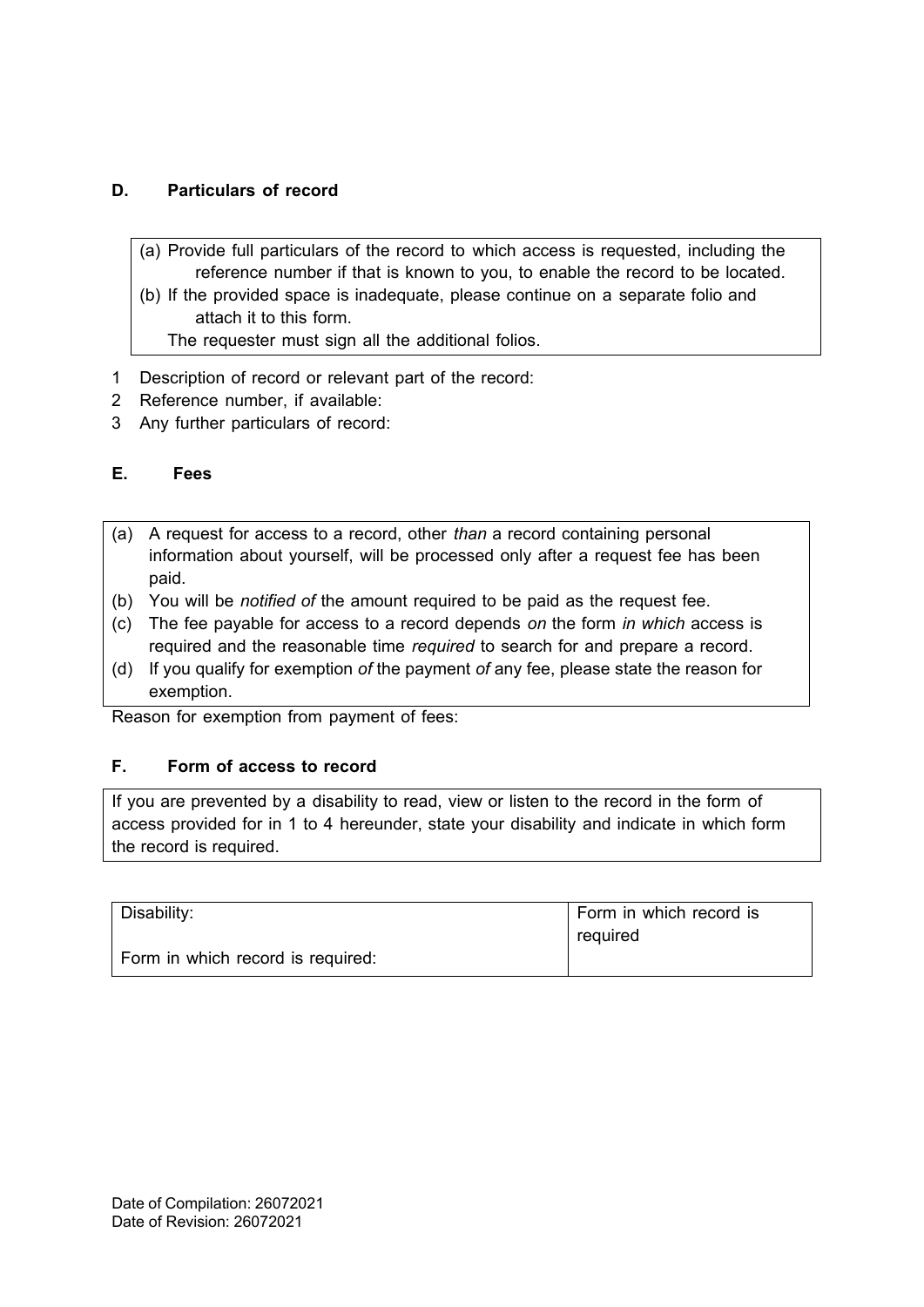Mark the appropriate box with an X.

NOTES:

- (a) Compliance with your request in the specified form may depend on the form in which the record is available.
- (b) Access in the form requested may be refused in certain circumstances. In such a case you will be informed if access will be granted in another form.
- (c) The fee payable for access for the record, if any, will be determined partly by the form in which access is requested.

| 1. If the record is in written or printed form:                                   |                     |                                                                                 |            |                                                |  |  |
|-----------------------------------------------------------------------------------|---------------------|---------------------------------------------------------------------------------|------------|------------------------------------------------|--|--|
| copy of<br>record*                                                                |                     | inspection of record                                                            |            |                                                |  |  |
| 2. If record consists of visual images                                            |                     |                                                                                 |            |                                                |  |  |
|                                                                                   |                     | this includes photographs, slides, video recordings, computer-generated images, |            |                                                |  |  |
| sketches, etc)                                                                    |                     |                                                                                 |            |                                                |  |  |
|                                                                                   |                     |                                                                                 |            | transcription of the                           |  |  |
| view the images                                                                   | copy of the images" |                                                                                 | images*    |                                                |  |  |
| 3. If record consists of recorded words or information which can be reproduced in |                     |                                                                                 |            |                                                |  |  |
| sound:                                                                            |                     |                                                                                 |            |                                                |  |  |
| listen to the                                                                     |                     |                                                                                 |            |                                                |  |  |
| soundtrack                                                                        |                     | transcription of soundtrack*                                                    |            |                                                |  |  |
| audio                                                                             |                     | written or printed document                                                     |            |                                                |  |  |
| cassette                                                                          |                     |                                                                                 |            |                                                |  |  |
| 4. If record is held on computer or in an electronic or machine-readable form:    |                     |                                                                                 |            |                                                |  |  |
|                                                                                   |                     | printed copy of                                                                 |            |                                                |  |  |
| printed copy of                                                                   |                     | information                                                                     |            | copy in computer readable<br>form <sup>*</sup> |  |  |
| record*                                                                           |                     | derived from the                                                                |            |                                                |  |  |
|                                                                                   |                     | record"                                                                         |            | (compact disc)                                 |  |  |
| 'If you requested a copy or transcription of a record (above), do                 |                     |                                                                                 |            |                                                |  |  |
| you wish the                                                                      |                     |                                                                                 |            |                                                |  |  |
| copy or transcription to be posted to you?                                        |                     |                                                                                 | <b>YES</b> | <b>NO</b>                                      |  |  |
| Postage is payable.                                                               |                     |                                                                                 |            |                                                |  |  |